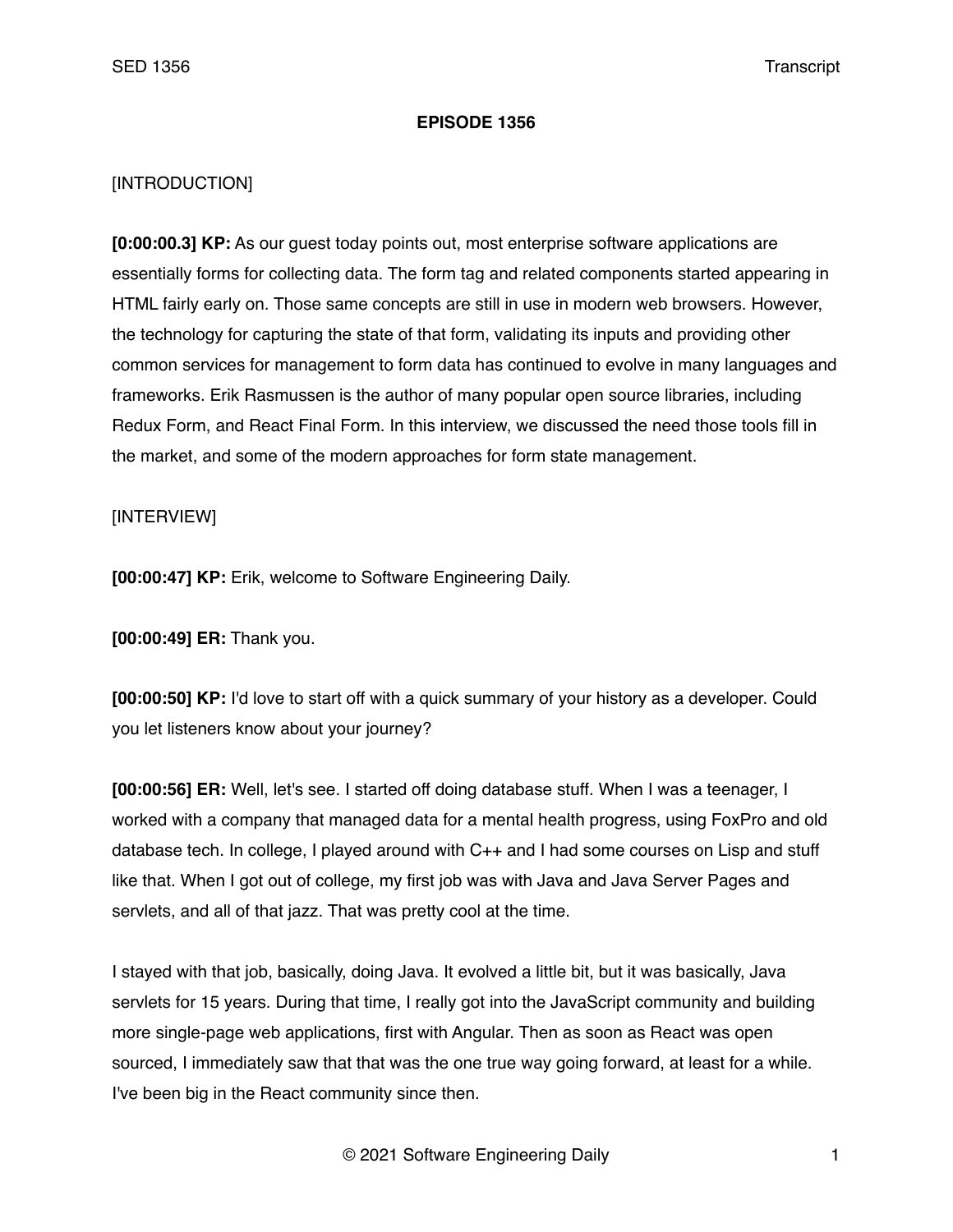**[00:02:04] KP:** The way it was originally presented to me is HTML would be static data primarily. Then, anything more interesting would be a servlet, or something like that. Of course, that's not the way things ended up. What changed?

**[00:02:17] ER:** I mean, I even remember, I did some work, when you had to put the backend stuff in the CGI bin directory, where it was the server was literally running a compiled executable on every request, which was thinking back on it, is wild. Although, what is serverless? Pretty close. Yeah, what changed is that, at first, the World Wide Web was pages. It was cool, because we had this metaphor for what a page, a physical piece of paper is. Now, we had a way that you could touch one of the words and go to another page. That was really game-changing at the time, of course, especially it really took off in academic circles, where you could click through your bibliography sources. That's great for reading.

As soon as you want to get data from the user, you have to load the data from the server to present into the page, but then also, receive the data back. That's when the web application was born. It really opened the door for a lot more powerful stuff to be done on this dumb terminal of the web browser, that you didn't have to install an application, I don't know, to look at your bank statements or whatever.

**[00:03:35] KP:** We've seen a progression of different approaches to this problem of getting user data and making that easier. We've converged on things, like React. When you look at the big picture, have we materialized on the right design pattern?

**[00:03:50] ER:** Everyone thinks they're at the end of history. All the physicists 100 years ago, were sure that we've discovered all of the laws, and now we knew everything, which is hilarious, looking back. I guarantee you, in 20 years, we're not going to be using React. We're going to be using something that evolved from everything that we learned using this declarative UI paradigm. Already, you're seeing the pendulum swing back towards hydrating templates, rather than trying to render the whole page on one go. For sure, we're not at the end stage. I look forward to seeing where we end up going.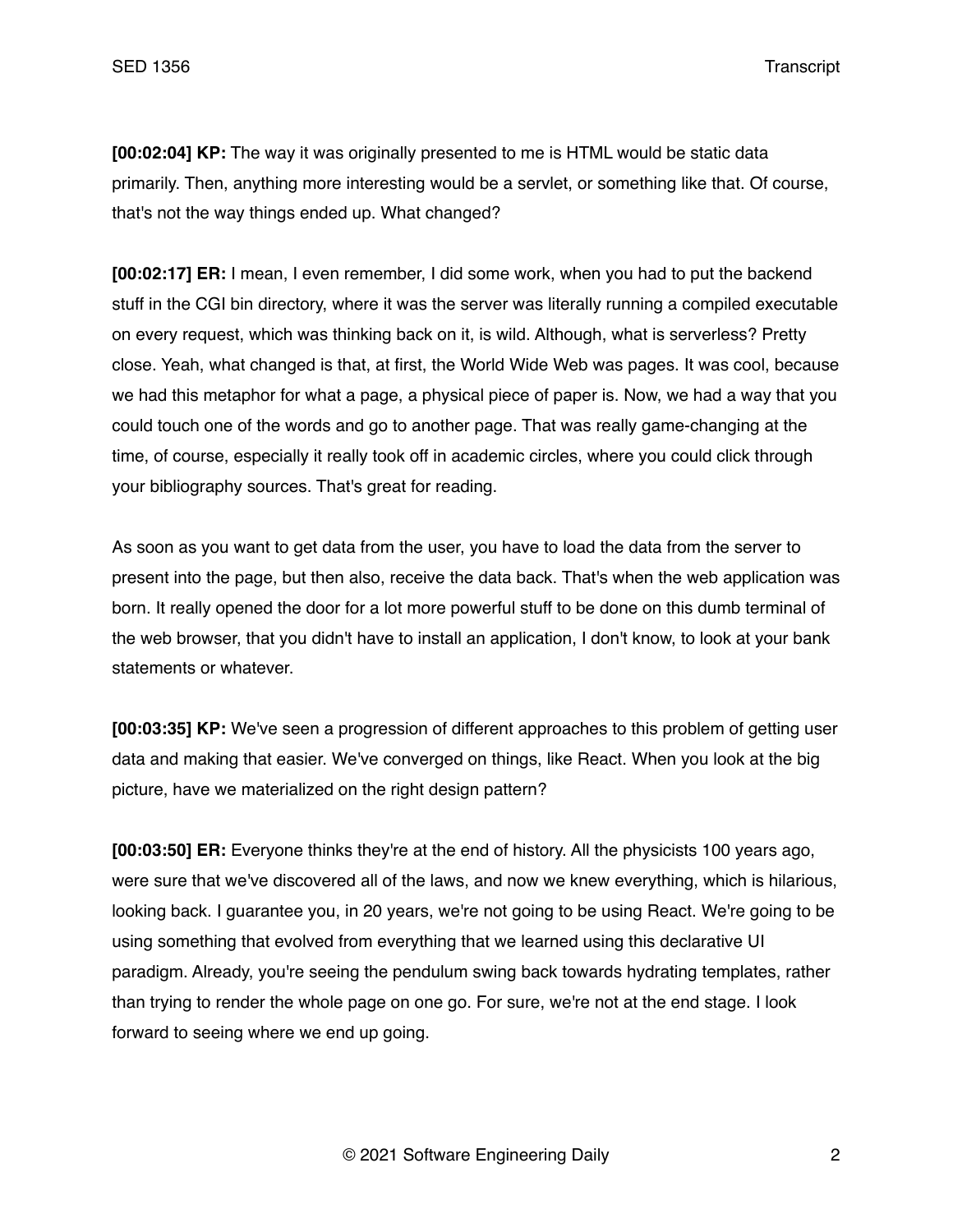**[00:04:32] KP:** Well, I don't know if you would consider yourself an early adopter of React. It seems that label would be fitting. When you started looking at the framework, what did you see as the opportunity for improvements in how developers gathered data?

**[00:04:45] ER:** Well, for sure, I would consider myself an early adopter of React, pretty much as soon as it was open sourced, I started building stuff with it. I realized that we had a state management problem. You could keep your state in your component, but there still needed to be some higher level state. Everyone writing React at that time suffered through that. Then when Facebook came out and said, "Hey, we've invented this paradigm called Flux." The Flux model. It's this one-way data flow. You have these stores, and you can put stuff into the stores.

This is the way that we think you should manage your state in React. They said, "Here's a paper about it. We're not giving you any source code, or anything." Everyone in the React community immediately started building Flux libraries. I built one for my own use. There were some popular open source ones. Eventually, all of that combined into what became Redux.

You're asking about getting data from the user. Angular had this two-way data binding system, where you put an input, and you said, "This is the variable that I want to be able to access this value in my JavaScript," and then it just kept that in sync for you. React had this concept of a controlled component, which meant that you had to manage the value of your input. That was all that the React documentation gave you was, look, this is how to make a controlled input. Good luck.

I like to joke sometimes that, of course, Facebook didn't think about having more than one input on their forms, because Facebook's primary interface is just a single input. That's of course, silly, because their actual customer-facing stuff is all the ad stuff in the background. React made it really hard to get data from the user. If you had more than three inputs, it was complicated.

At the time, I was building an application that needed 15 inputs on one page. There wasn't a really obvious way to do this in React. This was right around the time that Redux was taking its throne, as the way to manage state in React. I was in one of the React chat groups with the creators of Redux. They were there talking all the time about state management and stuff. I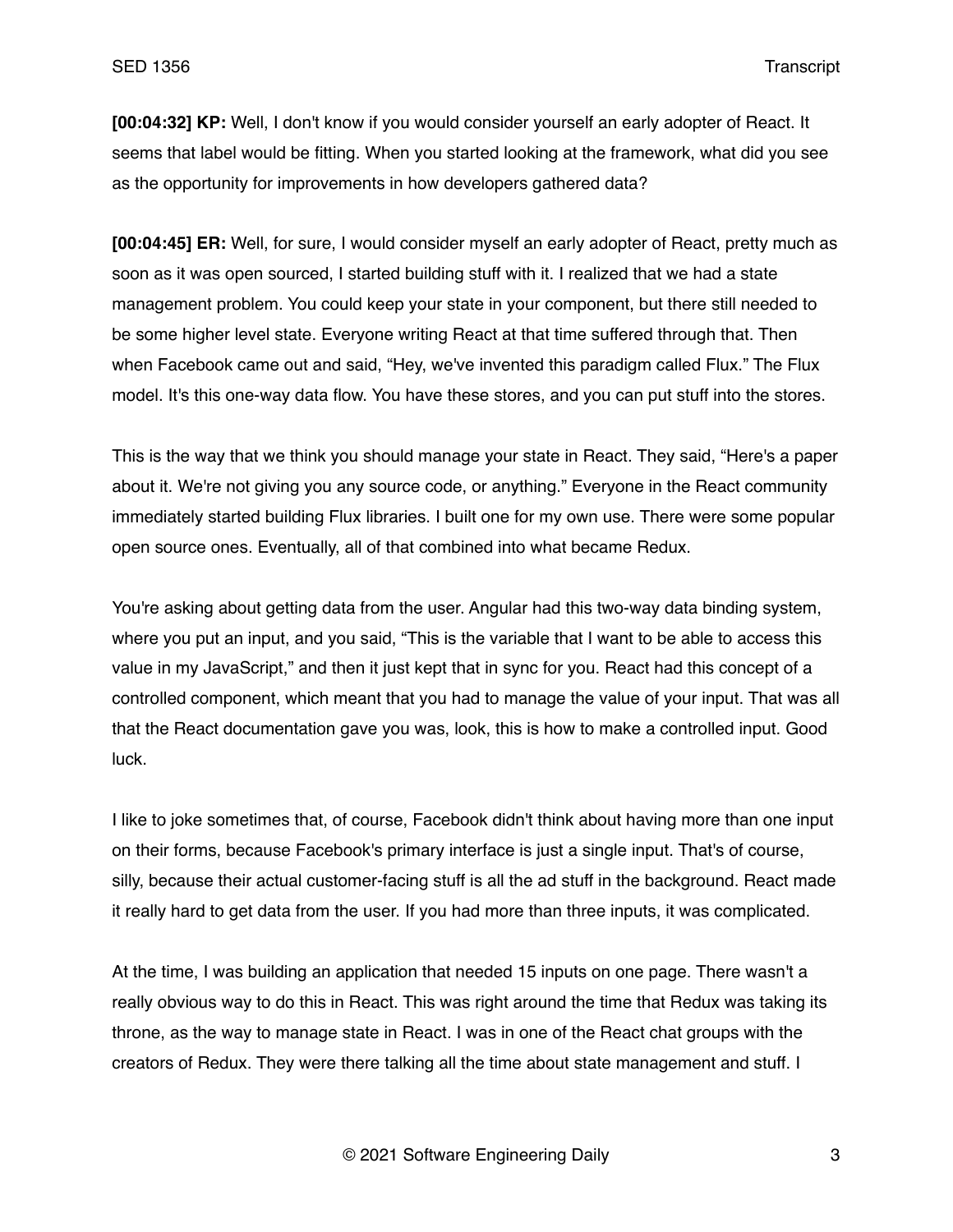asked Dan Abramoff. I said, "Hey, I need to figure out how to manage my form values. Is Redux going to be fast enough to dispatch an action on every single key press?"

I recall his response being, "I don't see why not. Try it." So I did. I built a little reducer to manage the manage multiple form values. It worked pretty well. I open sourced it. It was really my first, I'd open sourced a couple things, but this was really the first one that I thought, "Hey, I might be onto something. It quickly became clear that the community, this was an itch that everyone needed, everyone had. It really filled a need that the community had.

Redux Form was the name of the library. It got pretty popular, especially, it got so popular that people needed extra use cases and stuff. When I first wrote it, I was, as with all open source stuff, the initial author is solving their own problem, and then they open source it. Then, people come along with slightly different problems.

It had never occurred to me that you wouldn't know all of the inputs that your form was going to need at programming time, right? I thought, you're always going to know if you need 10 inputs, or seven inputs, or whatever. No. Then people came to me and they said, "Well, we need a button to add a new input." That dynamic form shape thing had never occurred to me. It was an interesting problem to try and solve. With the community, I helped build Redux Form into a pretty extensible library for managing form state, which was a great learning experience for me.

**[00:09:05] KP:** Releasing something open source, I guess, it's as simple as just changing the status on GitHub or something like that. What does it take to get your library to be seen and get people to adopt the work?

**[00:09:17] ER:** I don't know. I mean, I think it's just one of those right place, right time scenarios. There's a couple things that worked to my advantage. At least once, Dan tweeted about it, which got a lot of eyes. Also, my previous open source work was I built this – It was meant to be an example template for starting a React web app. It was using express for the server, and it was using Webpack and the Webpack Dev hot reloader technology. It was also server side rendered. With every request, it would render it once on the server and ship that to you and then rehydrate.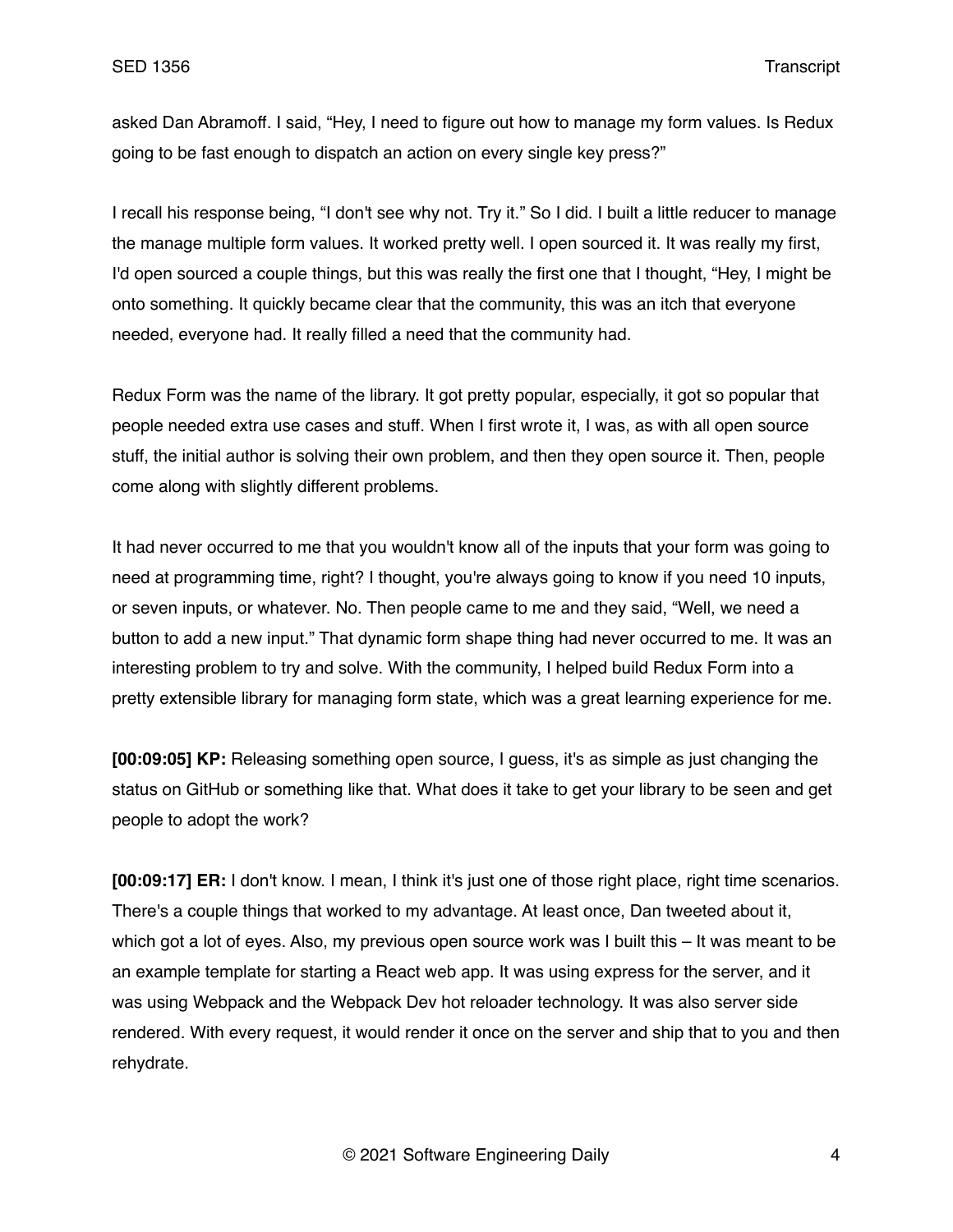These are all basic table stakes now. At the time, it was like, the technology was just barely able to handle this. I had this open source repo for this template of how to build stuff in React. It was fairly popular at the time. It's still, I think, one of my repos with the most stars, and sometimes people still add a star to it for some reason, even though I haven't touched it in five years. I used a little bit of that fame there, and I made an example of this is how to do a form, and I used Redux Form.

I think, I got a lot of people that just forked that repo to start whatever they were working on. By default, they had Redux form in their application. I think, that helped a lot in getting popularity. The rest is just yeah, it was a problem that people had. When you looked around at the time for how to do this, that was the most used way of doing it.

**[00:11:03] KP:** Well, since the time you released Redux forms, the React project has continued to evolve quite a bit. I don't think there were hooks back then, for example.

## **[00:11:11] ER:** No.

**[00:11:12] KP:** What's the current state of Redux Forms? Is it still relevant, and/or has the project evolved in certain ways?

**[00:11:18] ER:** Right. Redux Form still works. It still has millions of downloads every month. It's still being used in lots of places. Redux Form had several issues. One, is that as the manager of the open source library, I was in the habit of saying yes to all the feature requests. People said, "Hey, can I do this?" I would say, "Well, let's see." Then I would solve the problem and I would say, "Hey, now it does this." It's got to the point where the bundle size for the library got pretty large, because it did a whole bunch of stuff.

People would complain, "Hey, I just need a login form, or I just need a thing with three inputs. Why do I have to have this huge library that my users have to download?" That was one issue. Another question that I got a lot was, there are people using Redux in other frameworks. Why is this specific to React? Why can't we use it in Angular, or some other framework? Another question that people had was, because of the way that it was done with the binding to the map state to props or whatever, it couldn't support render props. This was the time when render props were gaining momentum as a thing. This is way before hooks, of course.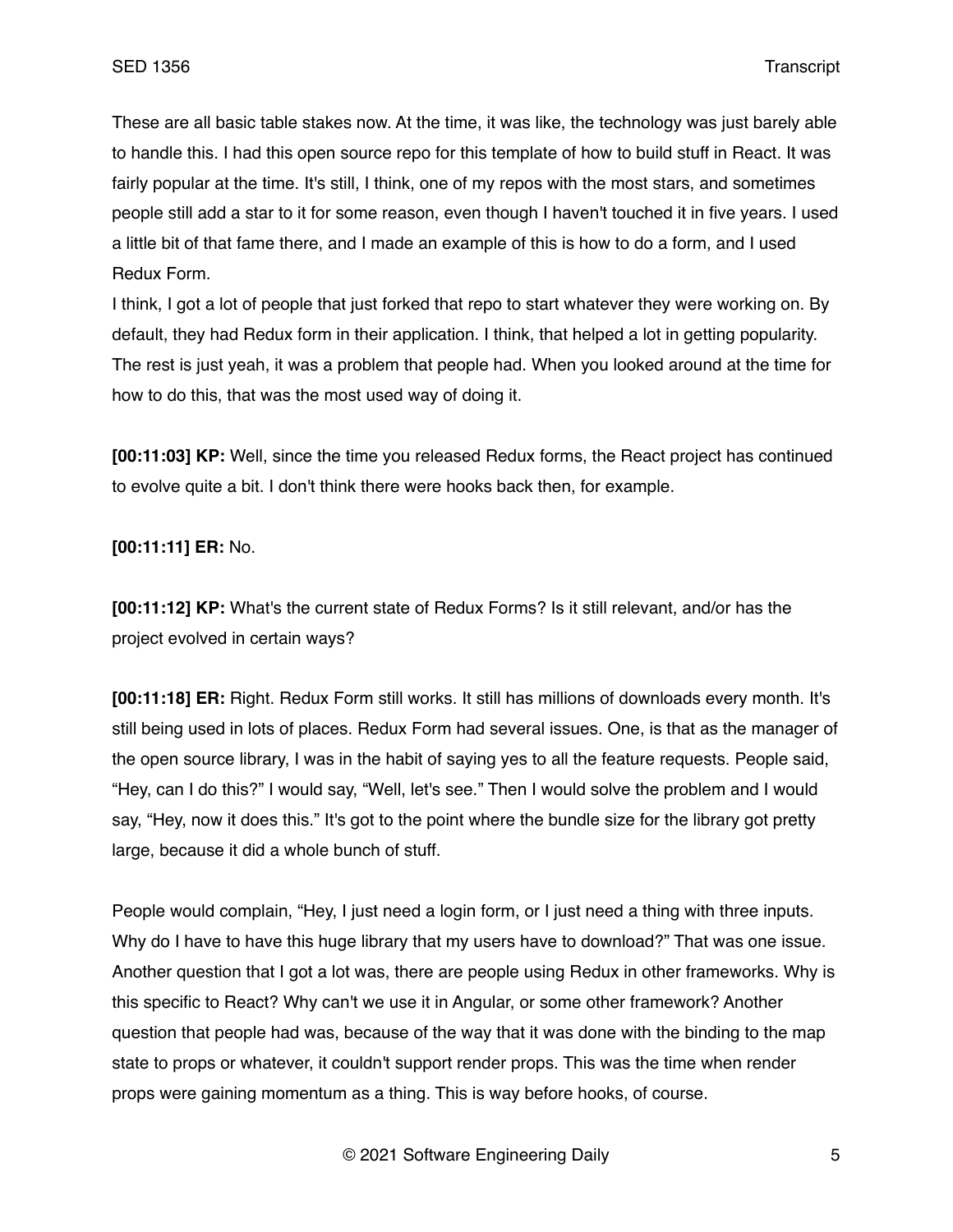People wanted to pass in a function. Render prop is a function that describes what to render, that you can give to a component. All Redux form could do was you could give it a whole component, not just a little function to render your input. I had all of this feedback, and I started thinking about it. I realized that what form state is, is not specific to React at all. It's what your form state is, is it's, obviously, the values of your inputs. It's also, are they valid? Have you run validation on them?

Also, things like, which of the fields has the user visited? Which of the fields has the user visited, and then blurred? Have we tried to submit yet? All of this stuff, there's a whole bunch of things that makeup what form state is. It's not related to React. It's going to be the same set of information that we're going to be using, when we're no longer using React 20 years from now, when we're all filling out forms on our VR headsets, or whatever. Whatever our application is, it's still going to have to track all of those specific things.

I thought, if I could just write a standalone engine to manage those values, that would be really powerful, because then, it could be used with any framework. I set about building such a form engine. I released another form library, this one called Final Form. Because I love React, I also released a wrapper around it that maps it to React, called React Final Form. I was able to implement render props with that.

Another goal that I had with Final Form was, remember how people, when they wanted a small form, they didn't want to have to download all of code? I made it modular. If you need the code to manage an array of fields, you can add on another library and build the form library that you need for your application. Final Form has also become pretty popular. Because I released it a couple months after Formic was released, a lot of the – Like I said, remember how with Redux Form, there was a lot of hunger for the ability to manage form state and React.

At the time, there was a lot of hunger to manage form state and have render props. A lot of the people that were using Redux form whenever to use Formic, because they supported render props, Formic took off in a way that there's no way that Final Form is ever going to catch it in popularity. There still are some real diehard final Form Fans.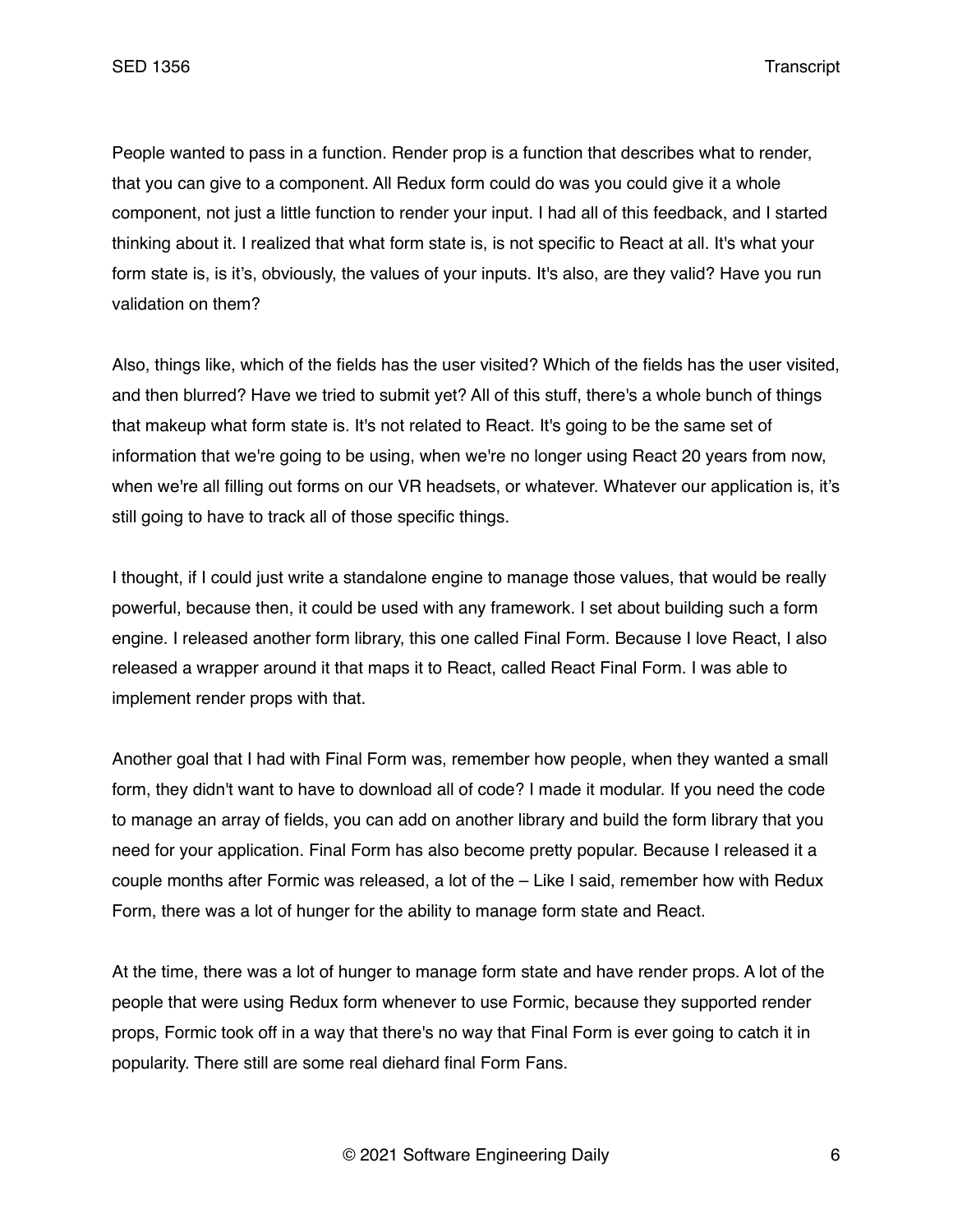As I had hoped, when I initially wrote it, people have taken that internal core and they have mapped it onto view and web components. There's several libraries that are using that internal core, and then are building something else around it, which I think is pretty cool.

**[00:15:44] KP:** Am I correct in assuming that that core is probably in pure JavaScript, and that there are these auxiliary, lightweight wrappers to let me use it in other frameworks, like Angular and React?

**[00:15:54] ER:** Yes. The other core tenant of Final Form was – some of my complaints with Redux Form was that components would re-render when they didn't necessarily have to. I wanted to make it very explicit that if you needed to, you could really fine-tune Final Form, so that it would only re-render the parts of your page that you needed to render. Again, this was one of those things where when I started out writing Redux Form, I thought, "Oh, yeah. 15 fields is a huge form." Then I had had users come to me and say, "Hey, when we're adding the  $400<sup>th</sup>$ input, things start to lag a little bit." It's like, wow. Okay.

I wanted to make it specially performant when you need it to be. Yes, it's just a pure JavaScript implementation. Then you can subscribe to either form, state or individual field states as you wish, and you will be notified when those change.

**[00:16:58] KP:** The use case of a simple login form makes perfect sense to me. What's the use case that demands 400 fields?

**[00:17:06] ER:** I don't know. Some huge medical survey, or something. I did some consulting work the other day with someone that needed some help with Final Form and hadn't really understood the ability to fine tune for large forms. They had a page, like the form spanned the whole page. On the page, they had six different tabs across the top. In each of the tabs, they had a list of 40 records. Each of those records had 10 inputs on them. Quickly, right there, you're multiplying into many, many inputs.

Enterprise software, is basically, all forms. If you watch the receptionist at your dentist when you go, they're just typing into forms all day. That's what all the government employees are doing all day long is typing into forms. There's a lot of forums out there.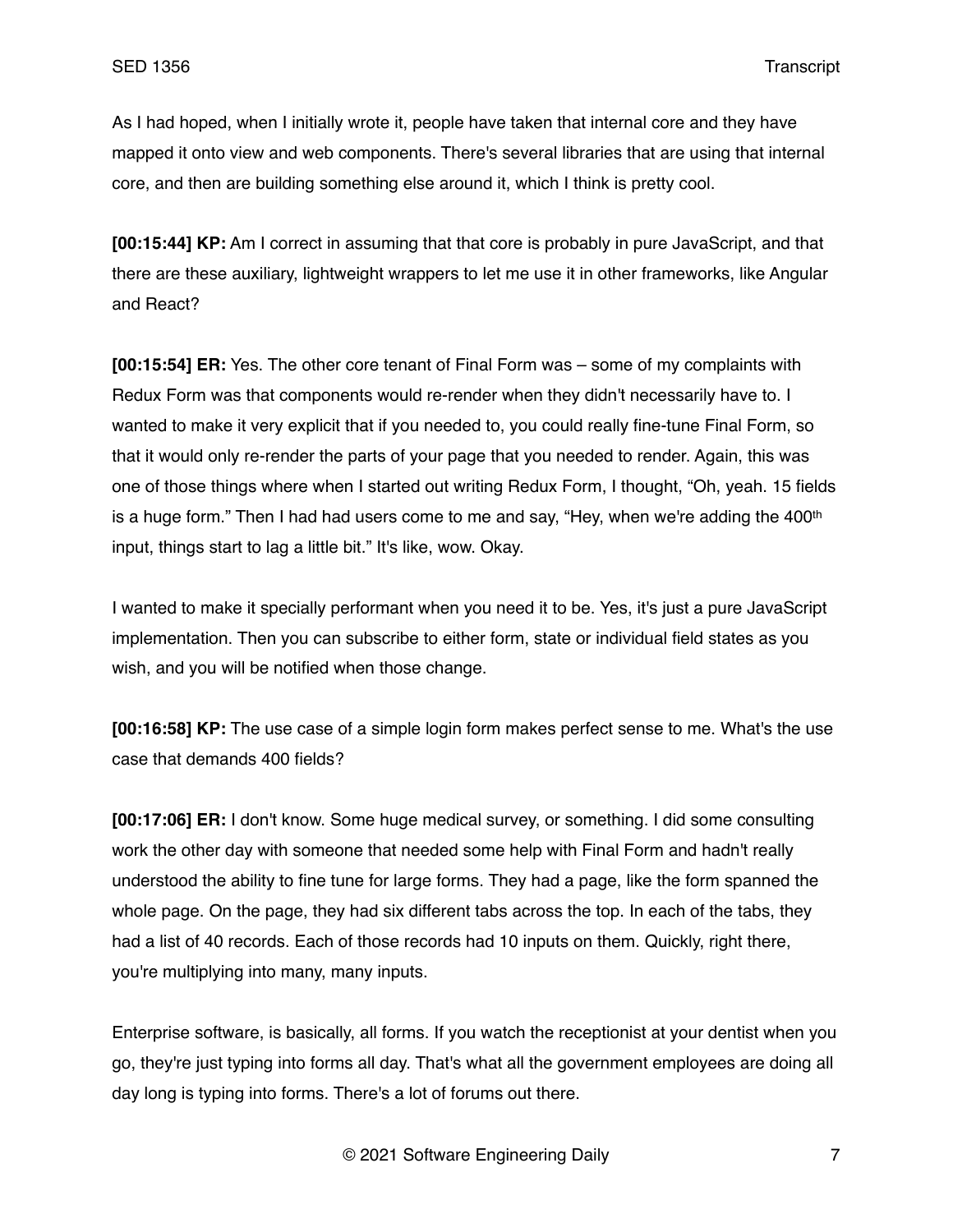**[00:18:04] KP:** Well, you'd shared some examples of the way in which user feedback has driven extensions you've made to the project, enough so that you're even worrying about the bundle size. As that bundle gets bigger, your service becomes more robust. It might also be the case that you introduce a learning curve. There could be a balance here between robustness and complexity, versus developer productivity and onboarding. Do you have any design principles for how you mitigate that?

**[00:18:31] ER:** Yeah, that's tough. Every time someone says, "Hey, this almost does exactly what I want, but it'd be great if I could pass in this Boolean flag, and that when this configuration flag is true, then it doesn't behave in this – then it behaves in this other way." You end up in this configuration hell, where you have all these different potential settings. Maybe mark all fields is dirty when you get an error from the server or something like that.

It does add complexity. That's just the trade-off. You can't have simplicity, and also tons and tons of functionality. That's why you can't sit someone down and have them open up Adobe Photoshop and figure out how to draw a circle, right? It's hard, because it's such a full-featured application. If you give someone Microsoft Paint, they're going to be able to. It's just a engineering trade off.

**[00:19:39] KP:** Well, most forms need some amount of validation. Sometimes that's something simple, like maybe there's just a regular expression we can do to check. Other times, that could be very complicated, where maybe a remote call has to happen to look something up in a database. Are there any strategies, or best practices for managing complex validation?

**[00:20:00] ER:** When you're defining the local client-side validation, there's two ways you can do it. I call them record level validation and field level validation. Record level is, here's a JSON object of all of the form values, just like we would submit, if you hit submit, is this valid? For that, the validation function has to return another object that has the errors with the same keys as the object that it was given.

Your other option is field level validation, where you specify this is for this field, minimum value is five, and the maximum value is 10. That field doesn't necessarily have to know about all the

© 2021 Software Engineering Daily 8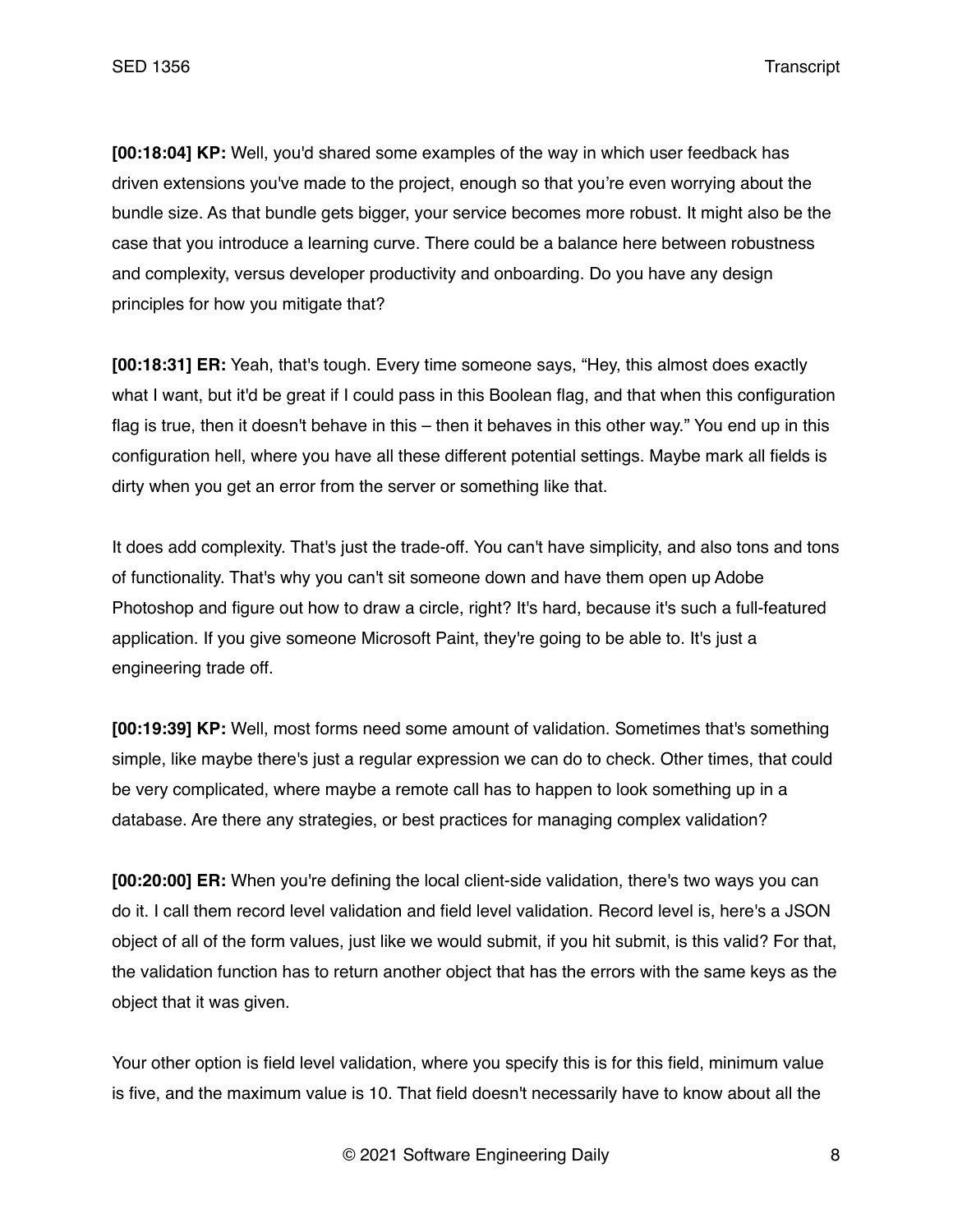other values in the form. Although very quickly, you discover that no, actually, even when you're doing field level validation, sometimes you do need to know about other values, like, does this new password confirmation match the new password that you're given? Or is the checkout date after the check-in date on your hotel or whatever?

Then, there's the other two places you can do validation are on submit, generally, that's happens on the server. That's a thing, where you submit the form and the server check something and gives you back an error. Or you can do a sync validation when a field is blurred. An example of that is like, you're signing up for a service and you choose your screen name that you want, it double checks to make sure that no one has that screen name yet. Yeah, it does get complicated.

The most complicated part of Final Form, for sure, is the async. Validation. Say you've chosen the screen name, and then you've tapped to the next field, and the web page is checking with the server to see if that's available. Before you get that response back, the user hits submit, there's this async race condition stuff that can happen, that can be very complicated. Yeah, it's a hard problem. I mean, that business logic has to happen at some point.

**[00:22:08] KP:** A couple of times in my life, I've wanted to get some data out of some website, where maybe they had pagination in place. I went under the hood, was able to mock my own request, or alter the form, send a different limit and get a big request back. It's not exactly an epic hack, but it's something a form builder might have to contend with, if they have sneaky or clever users. There's also the sensitivity of the data being put in the form. Do you have to take any security stance as you develop the library?

**[00:22:38] ER:** Right. My position as the library author is, you give me your on-submit function, and I don't care what you do with the form values. Obviously, the right way to build a form, the full stack form, you have to also validate your values that you received from the form. Just because you have a JavaScript thing that's running, that make sure that for sure the person has entered their street address, and if they hit submit, you really need to be checking that on the backend, too. Because anyone can – most people don't. For sure, you can spoof a postrequest, and potentially, get invalid data in your database.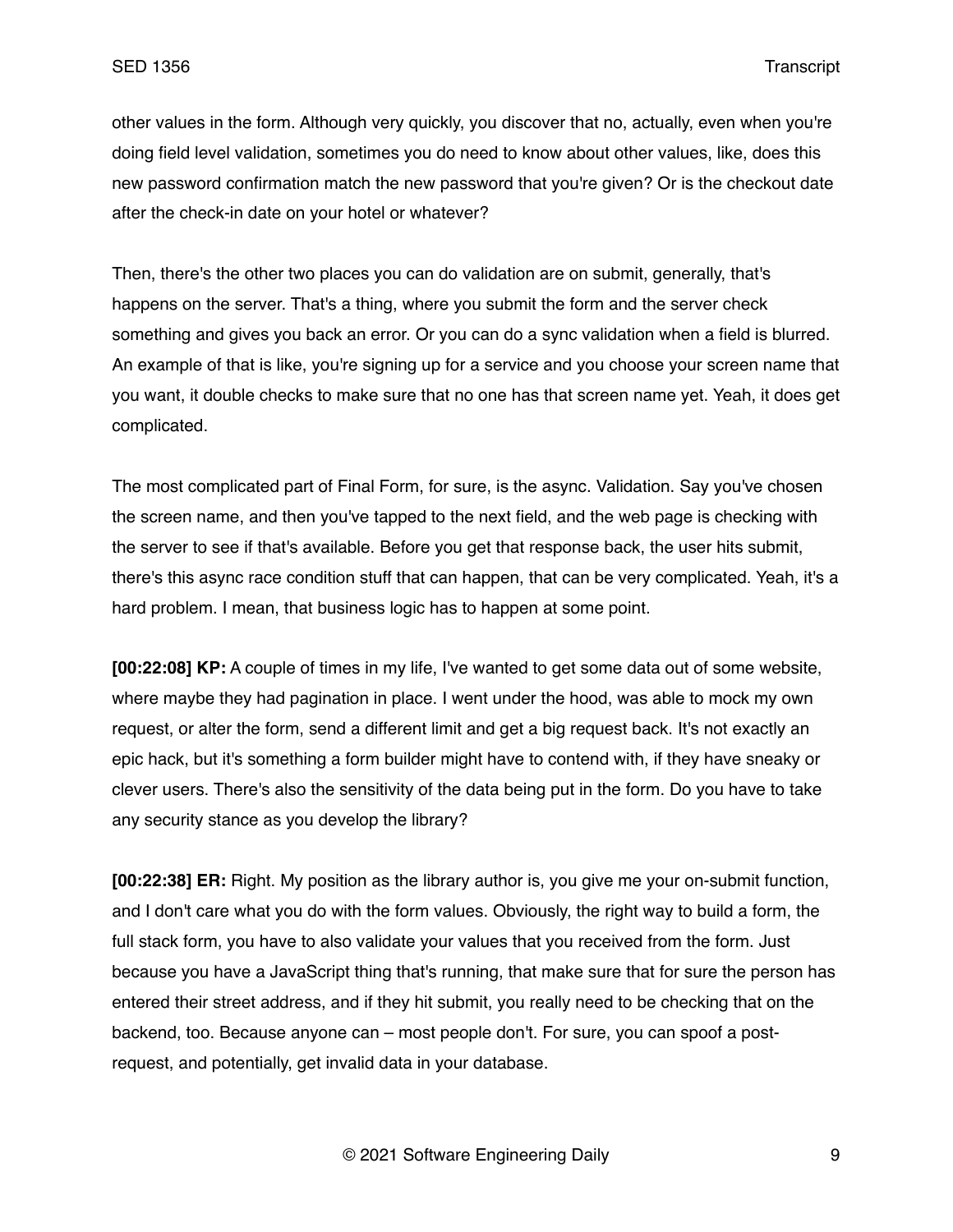That's one of the reasons that I favor what I described as record level validation, because if you're validating the whole object of all the form values, if you're using node on the backend, you can share that exact function to validate on the backend as well, which is very handy to make sure that you don't get bad data in your database.

**[00:23:45] KP:** Well, my understanding of the success of Redux Form and also, your inspiration to build Final Form was really about filling a need that didn't exist. Are there any vacuums in the market today that might inspire a next generation of a form library from you?

**[00:24:01] ER:** That's what Final Form attempts to be. It has nothing to do with the name. There was so much namespace pollution on NPM, with anything using the word form, that the only remotely rememberable praise for forms was final form, so I went with that. Ironically, it could be, like I said, the form library engine that at least as long as we're using JavaScript, could extend into the future.

I had that hypothesis tested way sooner than I expected to, because I wrote this long before hooks came out. Hooks are a totally different way of managing state in React. When I went to rewrite React Final Form to use the hooks state management paradigm, it was interesting how easy that was to do, because the design of Final Form was such an it's all subscription-based, where you say, "Hey, I want to subscribe to these values about this field." The subscribe function returns the unsubscribe function, which is a pretty standard thing in the observable pattern.

Guess what the API for use effect is. It's exactly that. It was quite easy to rewrite React Final Form to use hooks. As I was doing that, I had the realization that, "Oh, wait. This field component, all of the hooks that I'm using in this, I can abstract all of that out into a use field hook. Then my field component is nothing, but a call to use field. Then I can export that use field hook." That allows anyone to turn any component into a field component, connected to Final Form. That was very powerful.

In the form space, yeah, I don't know. I don't think there are really unsolved problems. It's just that does necessarily get messy with async validation, like I was saying. There's no obvious way to get around that. I'm always thinking about it. I have several other ways of thinking about the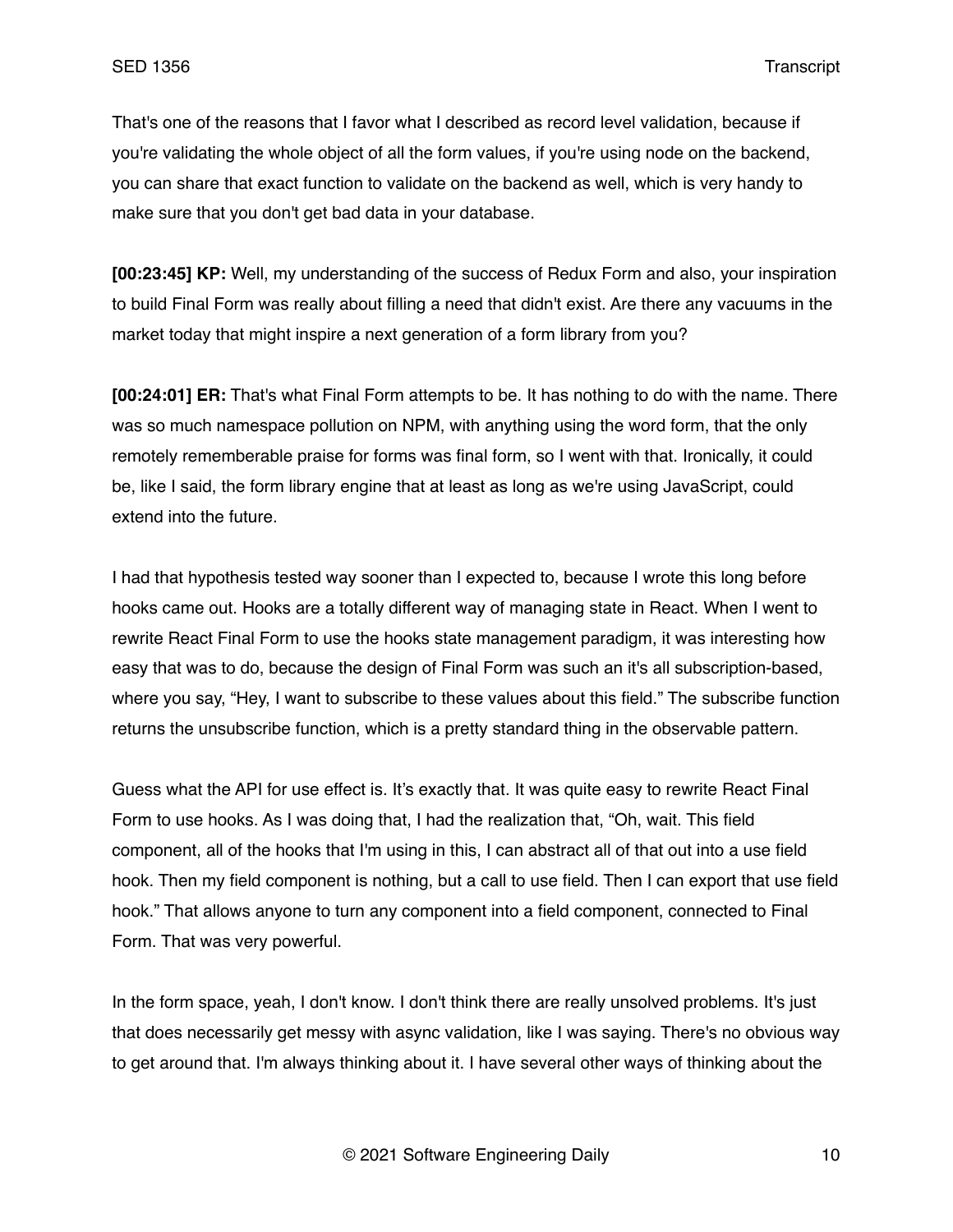flow of forum state that I've thought about over the years, but none of them have materialized into anything that's particularly better than this subscription model.

**[00:26:24] KP:** Well, one quick code level implementation question for you. A lot of people who are new to React hooks find an added challenge in getting to different components to share data amongst each other. If I've built a complicated form, it's built out of a ton of different components. What's the developer experience like, if my state's distributed across a bunch of stuff?

**[00:26:47] ER:** With React Final Form, you put a form component around your form, and that creates an instance of the Final Form core engine that gets put into context. Then anywhere inside that, you can subscribe to parts of either form state, or field state.

**[00:27:08] KP:** Well, let's talk about it in the context of the state machine abstraction. It seems like, the state of my form is pretty simple, right? It's just the values I've put in every field. What else is there?

**[00:27:20] ER:** Yeah. It seems pretty simple. There's really three or four different parallel state machines just within a field. Not even talking about the whole form. There's whether or not you currently have the focus. Then, there's whether or not you currently have an error, whether or not you are currently asynchronously validating. Then, there's your value. There's quite a bit of state just within one particular field. Then there's whether or not you have been visited, you have had the focus ever. That's really useful for only displaying errors after the user has tapped out of an input. You don't aggressively tell the user, "Hey, this field is invalid," before they've even had a chance to try and fill it out.

I've taken a run couple times at implementing a field with a state machine, like current favorite library X state. I've been learning a lot about state machines. It's been changing the way that I think about how state should flow through an application, and whether it's this top down Redux way of thinking about the state lives up at the top somewhere. From below, you can subscribe to it or update it. With X state and state machines, it's more about this actor model, where each component has its own state, and has a way to talk to other components that need to know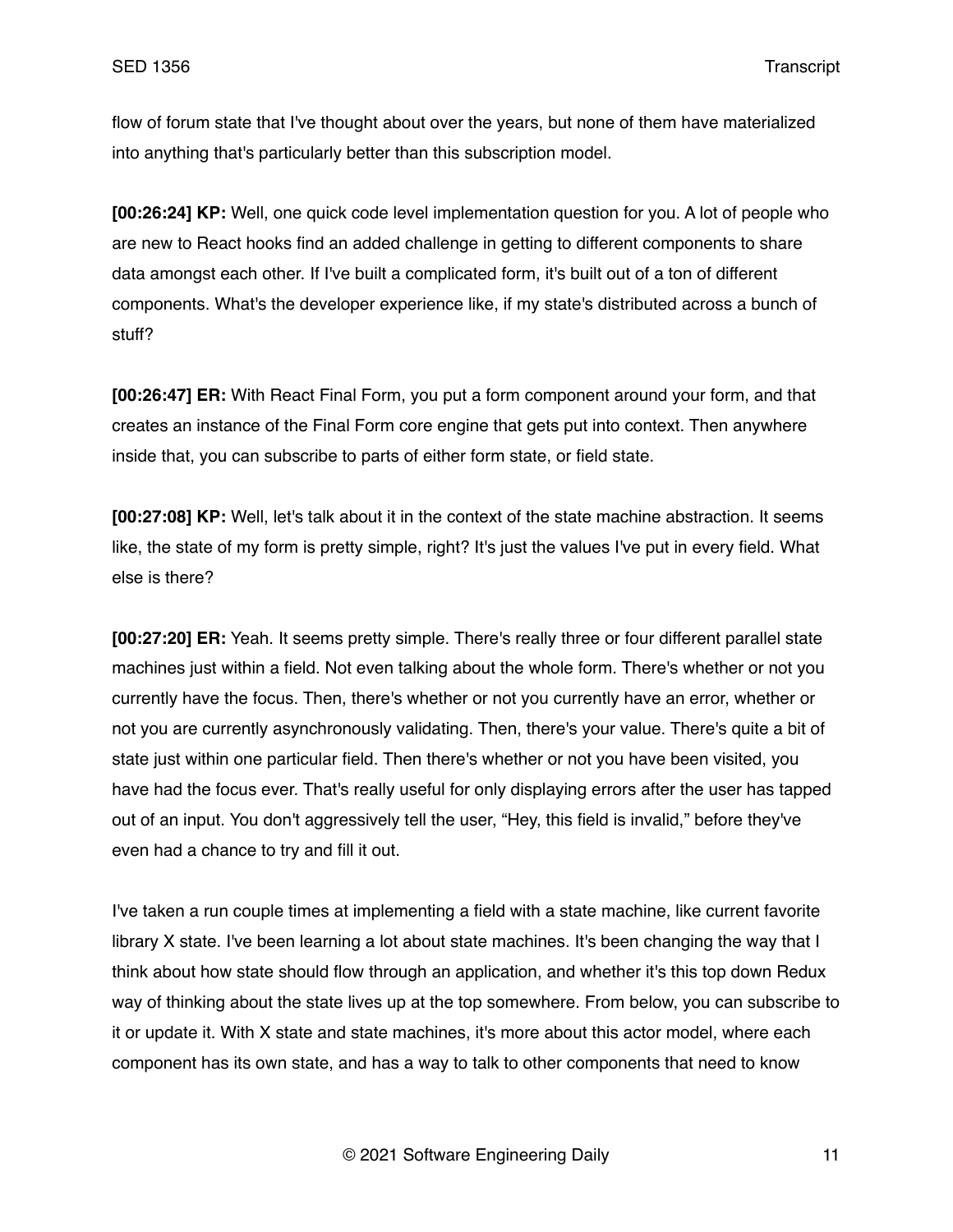about changes. Rather than tell the top level that your state has changed, you can tell an actor that is one level up, or one level up and over.

Because you are coding, it's like, you're anthropomorphizing the component, where the user clicks the button on your component. The code you have to write there is okay, who needs to know about this? Then, you send an event to whoever needs to know about it. Then, as far as you're concerned, as that component, you're done. Then you go to the component that needs to receive that, and you put yourself in that component shoes and you say, "Okay, I've received this event. What does this mean about my state? Who else do I need to tell?" It's very, very interesting. I've introduced it to my team lately, and everyone is really, really enjoying that way of thinking about data flow.

**[00:29:44] KP:** Are you applying these data flow principles to your process of developing the library, or is this and other aspects of your work?

**[00:29:52] ER:** Potentially, form library could be using state machines under the hood and the consumer of the library wouldn't really need to know how that was being done. I could conceivably rewrite the core of Final Form as with state machines. I lately have been using them more not as a library developer, but as an application developer to organize my state.

For example, if I were building a form where I had some need for my form to be in different states, I would use a form library. I would use React Final Form. Then when React Final Form gave me the on-submit, then I would do something to orchestrate what happens with that. I would move my form into a submitting state, although React Final Form manages that for you as well. I would then, orchestrate whatever has to happen with my state machine outside of that.

In fact, a couple weeks ago, I gave a talk, where I built the common wizard form, where you've got a form that's on several different pages. I left the form values and whether or not the fields had an error or not, to React Final Form. Then I wrapped that with a state machine that kept track of what page you were on in the form and allowed for in my example, it was, if you're ordering a pizza or something and you choose pickup rather than delivery, then you can skip over the page where you have to give your delivery address. You can use X state and your state machine to manage the user flow, but not worry about the form state itself.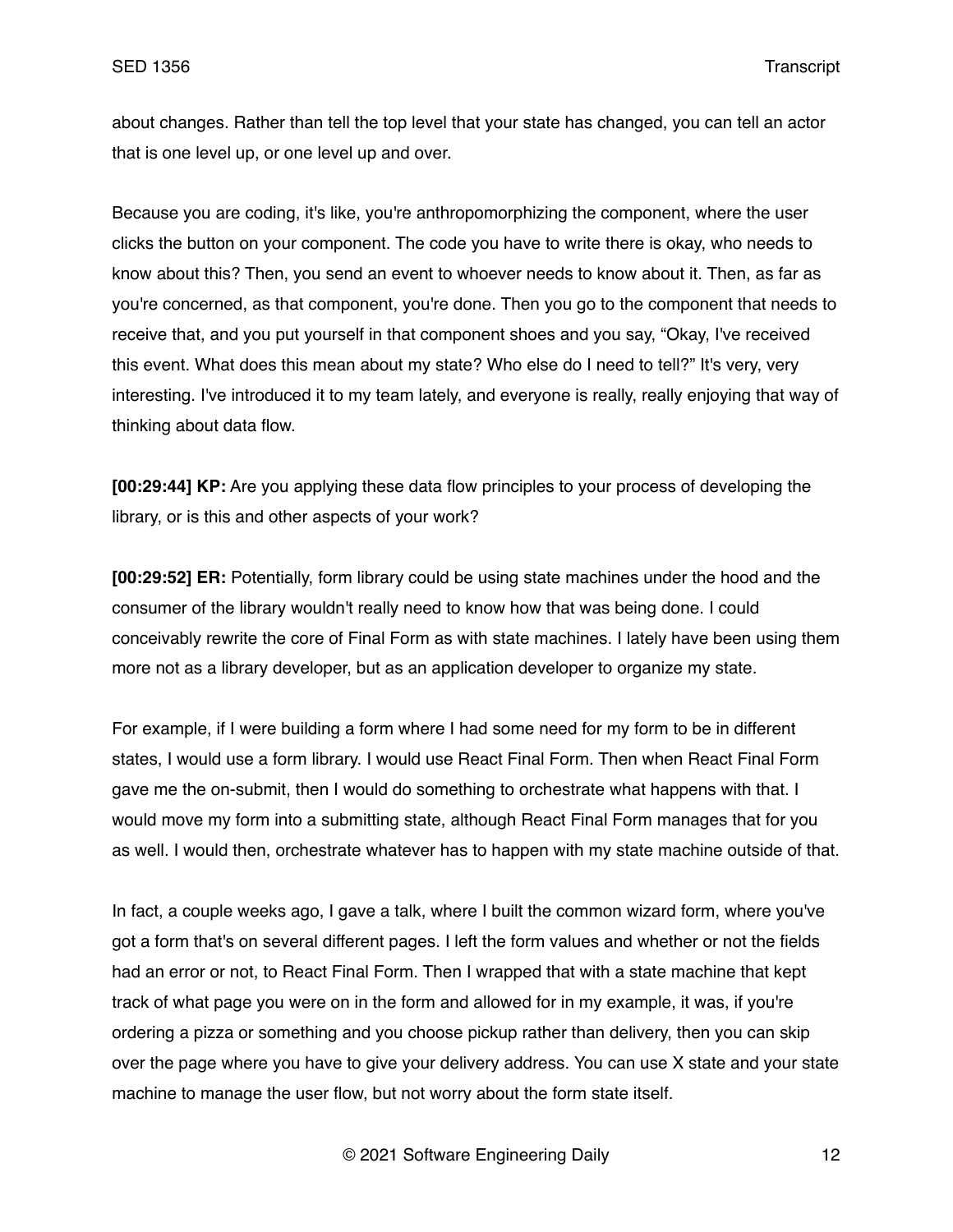**[00:31:42] KP:** When working with more state machine-driven design, does that affect the way you unit test?

**[00:31:49] ER:** Yes. Because you can just test your individual machines. You've broken down a lot of the complex logic to what goes in and out of this actor. If I send this event to this actor, I expect to get this event out of it. It makes that a lot simpler. The fact that you don't – that your component doesn't have to connect to some outside Redux or something, makes it – I don't know, so far, I've seen it to be easier to test.

**[00:32:22] KP:** What are some of the other advantages you've seen in rolling this out with your team?

**[00:32:26] ER:** One of the bigger advantages of finite state machines is that you don't get into impossible states. The typical example of this is, when your component mounts, it needs to go fetch some data, and your hook that does that for you, gives you back your data, but it also gives you back a loading flag and also, an error value. Your code that is consuming that is having to check, are we loading? Then do we have an error? Then, here's our data. You can't be in a state where you are loading and you have an error, or you aren't loading, nor do you have an error, nor do you have data.

You can only be in a few states. Once you have a couple Booleans, unless you're thinking about that logic table of well, what if  $-$  if I have two Booleans, there's four possible states that they can be in, right? You have to keep track of that. Usually, when you have to Booleans, there's really only three possible states. I mean, I don't know, but usually, but in my experience.

Having things defined as states means that, I don't know, I find myself writing way fewer if statements, because before, I would be like, if A and B and not C, then we need to do this. With a state machine, I know that I'm in the state where two of these things are true, and I can just – I don't have to check, because I'm declaratively – I know that I'm in this particular state. It's a little hard to explain, but it changes. You're not having to check all of these values all the time. You just know that if I'm in the state, then the state of the world is such.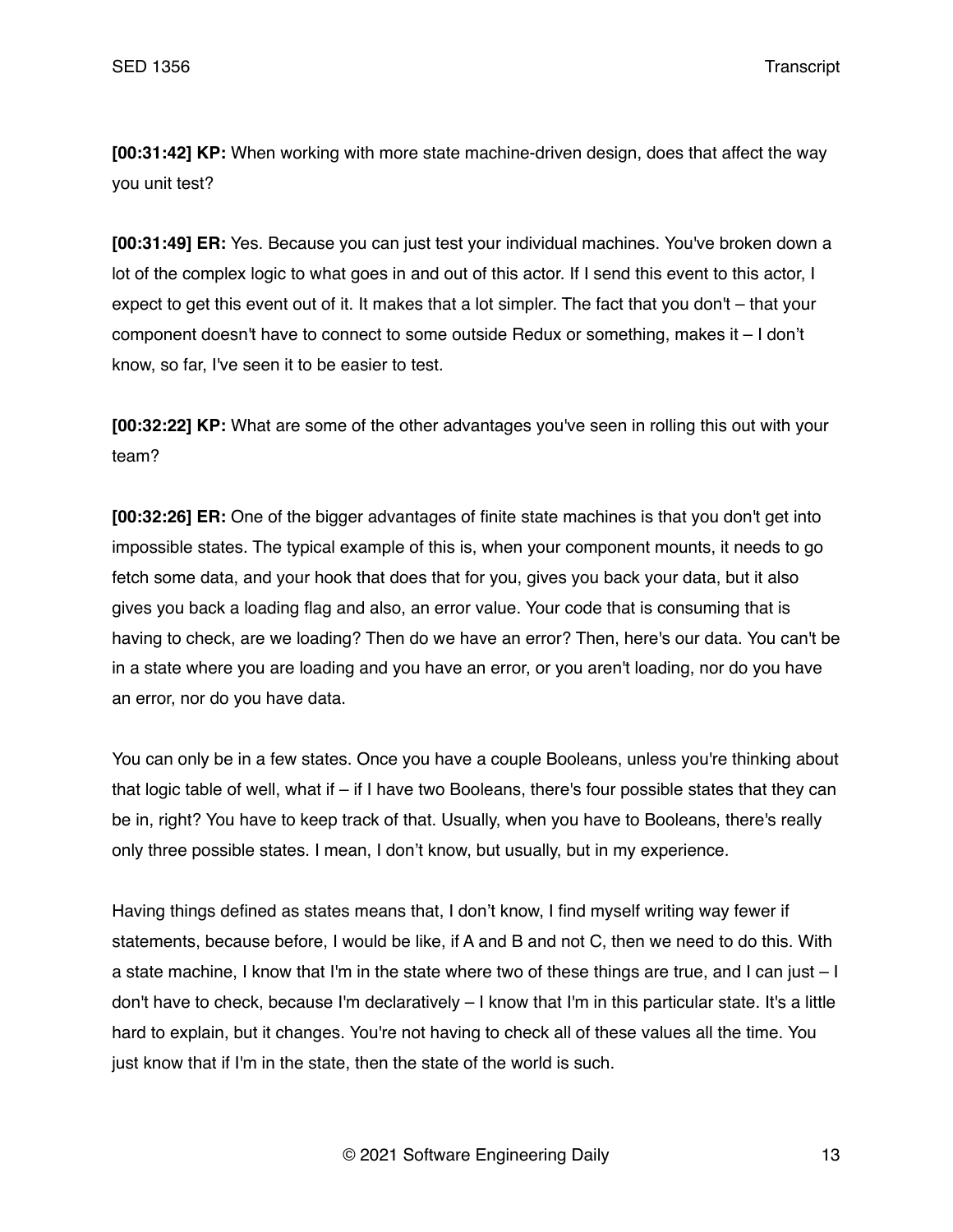**[00:34:10] KP:** Yeah. It seems like, I also get some guarantees of what values will be when otherwise, I might not necessarily know exactly.

**[00:34:17] KP:** Right. Exactly. You know where you are.

**[00:34:20] KP:** Well, I believe both Redux Form and React Final Form are personal projects. What are you up to in your day job, lately?

**[00:34:28] ER:** Well, I've just joined the team at Centered, website is centered.app. As developers, we've all experienced this phenomenon, where you're programming, you're really into your code, you've got whatever component that you're working on, you're holding all of its code in your mind and you're really focused and you do this, and then you have to go, and you have to change these other things. You can get into this state where you are so concentrated, that the world drops away, and time flies, and you're super, super productive, and that you don't have any distractions. This is what psychologists call flow.

It's what professional athletes and musicians and dancers and stuff report. When Tiger Woods is lining up his put, he's not thinking about his mortgage. You can be in this level of concentration that makes you the best you that you can be, at whatever it is that you're doing. The goal of Centered is, what can we do to get you into this state, where you're super concentrated?

There's quite a bit of research done on this. For many people, having a little bit of music at a certain range of beats per minute, that don't have lyrics, so it's not messing with the language part of your brain, and it can get you into this mode where you're focused. It's also really important to have a specific list of tasks that you want to get done. What the Centered app does is, it's this thing that you run on your desktop, you list the things that you want to accomplish, and how long you want to spend. You say, "I'm going to spend an hour and a half working on these three tasks, and I want to take a break every 25 minutes," because taking a break is also really important.

You press go and it starts playing this nice music. There's this concept of a of a flow coach that comes and says, "Okay, get ready to flow." At the beginning, sometimes there are little stretches

© 2021 Software Engineering Daily 14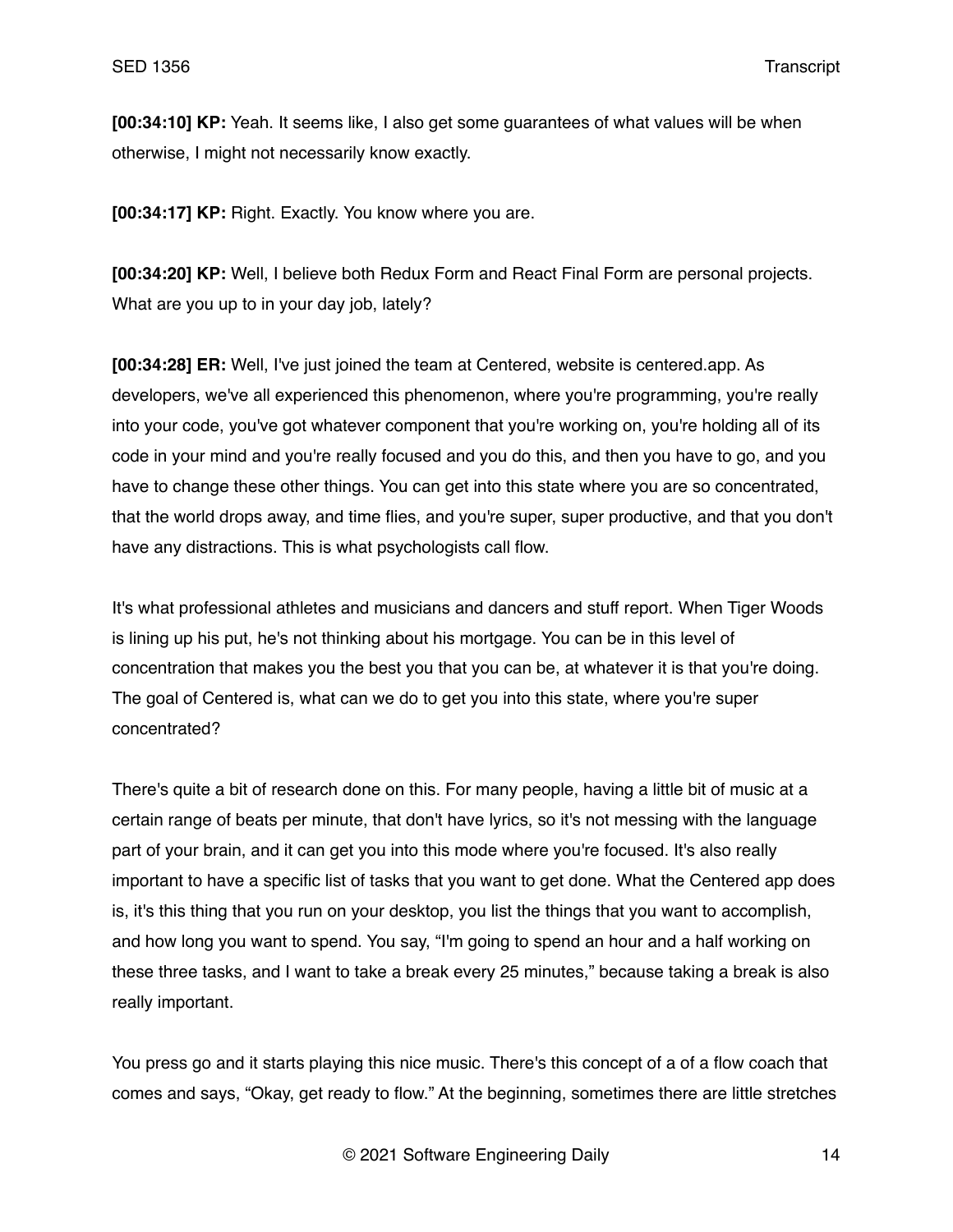that they walk you through. During the breaks, there's a little breathing exercise to do. It really does work. It helps me focus. Lots of people have reported that it really helps them get more stuff done quicker. Anyway, that's where I've been working for the past couple months. I'm really excited about it.

It's a thing that could change the lives of everyone listening to this, because you really can, and with practice – This isn't everything. The more you practice getting into this state and being efficient, the easier it is to do. It's not meditation, but it's in the mindfulness spectrum of metacognition, of thinking about your state of mind and trying to get into best state to be your most productive.

**[00:37:34] KP:** Yeah. I had some success with something. I think it was called the Pomodoro method.

**[00:37:38] ER:** Yes.

**[00:37:39] KP:** I fell off that eventually. I feel this has more of the structure I was looking for. Where can I check it out?

**[00:37:45] ER:** Well, you go to centered.app, and you can sign up there. I've been given a discount code that I can give to the listeners of Software Engineering Daily. It's swdailyflows, all lowercase. That'll give you a 100% off the first month, so you can really see that it works. Everyone's methods and needs are slightly different. It's flexible to meet everyone's needs.

**[00:38:12] KP:** Well, anything that can help me with productivity is warmly welcome.

**[00:38:15] ER:** Right. Because if you can get eight hours of work done in four hours, then that's four hours of free time for you to spend.

**[00:38:22] KP:** For open source contributions.

**[00:38:24] ER:** Exactly.